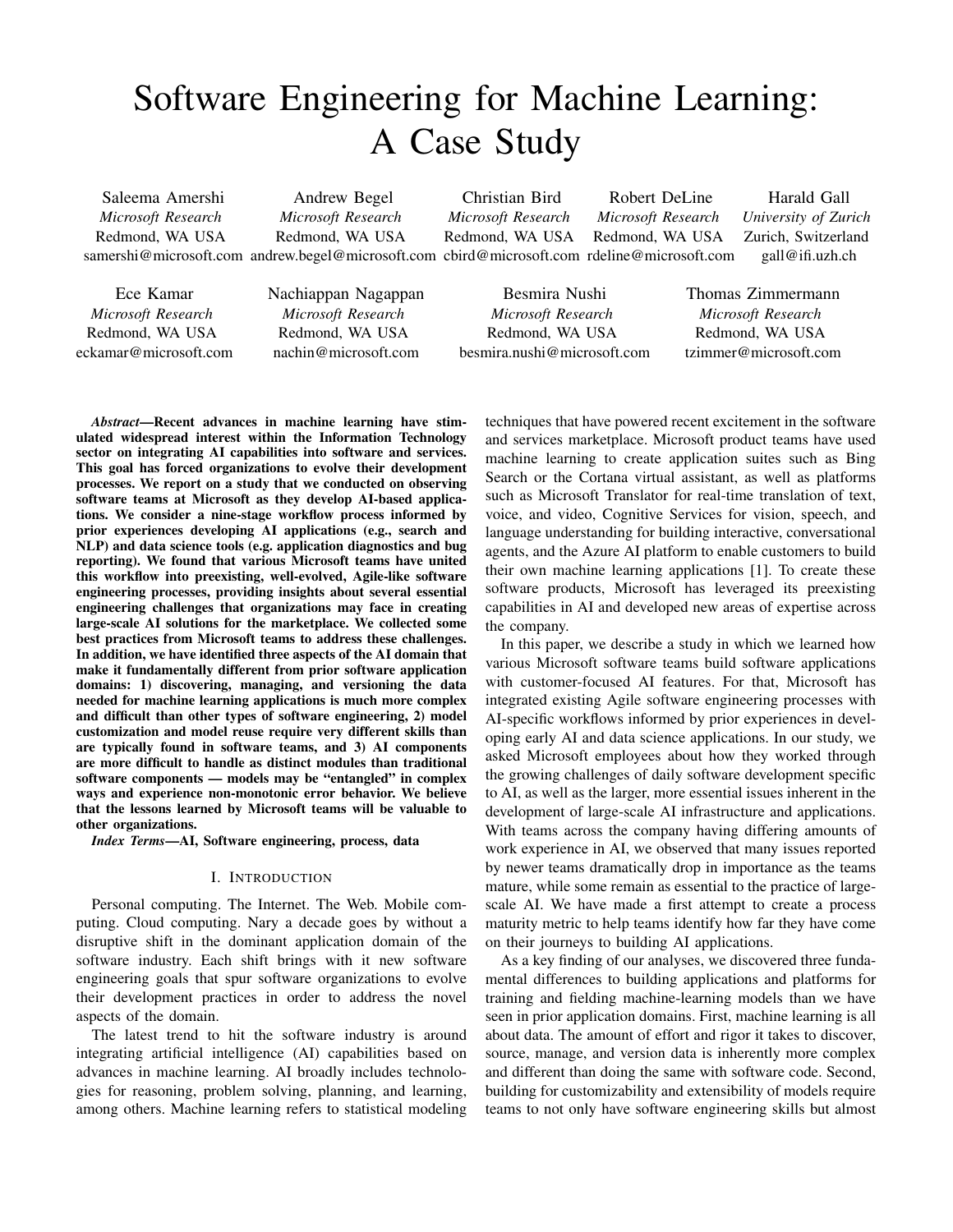

Fig. 1. The nine stages of the machine learning workflow. Some stages are data-oriented (e.g., collection, cleaning, and labeling) and others are model-oriented (e.g., model requirements, feature engineering, training, evaluation, deployment, and monitoring). There are many feedback loops in the workflow. The larger feedback arrows denote that model evaluation and monitoring may loop back to any of the previous stages. The smaller feedback arrow illustrates that model training may loop back to feature engineering (e.g., in representation learning).

always require deep enough knowledge of machine learning to build, evaluate, and tune models from scratch. Third, it can be more difficult to maintain strict module boundaries between machine learning components than for software engineering modules. Machine learning models can be "entangled" in complex ways that cause them to affect one another during training and tuning, even if the software teams building them intended for them to remain isolated from one another.

The lessons we identified via studies of a variety of teams at Microsoft who have adapted their software engineering processes and practices to integrate machine learning can help other software organizations embarking on their own paths towards building AI applications and platforms.

In this paper, we offer the following contributions.

- 1) A description of how several Microsoft software engineering teams work cast into a nine-stage workflow for integrating machine learning into application and platform development.
- 2) A set of best practices for building applications and platforms relying on machine learning.
- 3) A custom machine-learning process maturity model for assessing the progress of software teams towards excellence in building AI applications.
- 4) A discussion of three fundamental differences in how software engineering applies to machine-learning–centric components vs. previous application domains.

# II. BACKGROUND

# *A. Software Engineering Processes*

The changing application domain trends in the software industry have influenced the evolution of the software processes practiced by teams at Microsoft. For at least a decade and a half, many teams have used feedback-intense Agile methods to develop their software [2], [3], [4] because they needed to be responsive at addressing changing customer needs through faster development cycles. Agile methods have been helpful at supporting further adaptation, for example, the most recent shift to re-organize numerous team's practices around DevOps [5], which better matched the needs of building and supporting cloud computing applications and platforms.<sup>1</sup> The change to DevOps occurred fairly quickly because these teams were able to leverage prior capabilities

<sup>1</sup>https://docs.microsoft.com/en-us/azure/devops/learn/devops-at-microsoft/

in continuous integration and diagnostic-gathering, making it simpler to implement continuous delivery.

Process changes not only alter the day-to-day development practices of a team, but also influence the roles that people play. 15 years ago, many teams at Microsoft relied heavily on development triads consisting of a program manager (requirements gathering and scheduling), a developer (programming), and a tester (testing) [6]. These teams' adoption of DevOps combined the roles of developer and tester and integrated the roles of IT, operations, and diagnostics into the mainline software team.

In recent years, teams have increased their abilities to analyze diagnostics-based customer application behavior, prioritize bugs, estimate failure rates, and understand performance regressions through the addition of data scientists [7], [8], who helped pioneer the integration of statistical and machine learning workflows into software development processes. Some software teams employ *polymath* data scientists, who "do it all," but as data science needs to scale up, their roles specialize into domain experts who deeply understand the business problems, modelers who develop predictive models, and platform builders who create the cloud-based infrastructure.

#### *B. ML Workflow*

One commonly used machine learning workflow at Microsoft has been depicted in various forms across industry and research [1], [9], [10], [11]. It has commonalities with prior workflows defined in the context of data science and data mining, such as TDSP [12], KDD [13], and CRISP-DM [14]. Despite the minor differences, these representations have in common the data-centered essence of the process and the multiple feedback loops among the different stages. Figure 1 shows a simplified view of the workflow consisting of nine stages.

In the *model requirements* stage, designers decide which features are feasible to implement with machine learning and which can be useful for a given existing product or for a new one. Most importantly, in this stage, they also decide what types of models are most appropriate for the given problem. During *data collection*, teams look for and integrate available datasets (e.g., internal or open source) or collect their own. Often, they might train a partial model using available generic datasets (e.g., ImageNet for object detection), and then use transfer learning together with more specialized data to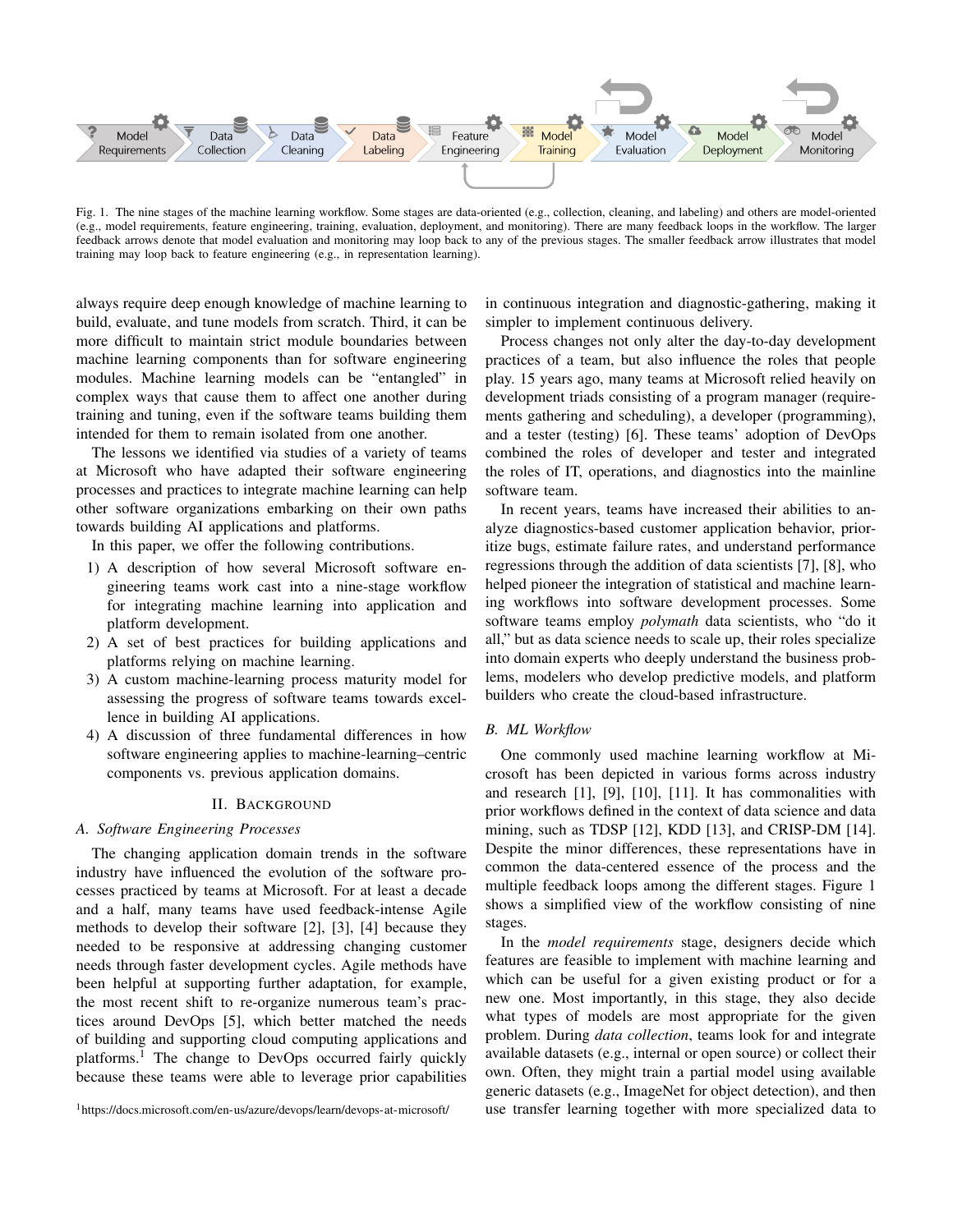train a more specific model (e.g., pedestrian detection). *Data cleaning* involves removing inaccurate or noisy records from the dataset, a common activity to all forms of data science.

*Data labeling* assigns ground truth labels to each record. For example, an engineer might have a set of images on hand which have not yet been labeled with the objects present in the image. Most of the supervised learning techniques require labels to be able to induce a model. Other techniques (e.g., reinforcement learning) use demonstration data or environment rewards to adjust their policies. Labels can be provided either by engineers themselves, domain experts, or by crowd workers in online crowd-sourcing platforms.

*Feature engineering* refers to all activities that are performed to extract and select informative features for machine learning models. For some models (e.g. convolutional neural networks), this stage is less explicit and often blended with the next stage, model training. During *model training*, the chosen models (using the selected features) are trained and tuned on the clean, collected data and their respective labels. Then in *model evaluation*, the engineers evaluate the output model on tested or safeguard datasets using pre-defined metrics. For critical domains, this stage might also involve extensive human evaluation. The inference code of the model is then *deployed* on the targeted device(s) and continuously *monitored* for possible errors during real-world execution.

For simplicity the view in Figure 1 is linear, however, machine learning workflows are highly non-linear and contain several feedback loops. For example, if engineers notice that there is a large distribution shift between the training data and the data in the real world, they might want to go back and collect more representative data and rerun the workflow. Similarly, they may revisit their modeling choices made in the first stage, if the problem evolves or if better algorithms are invented. While feedback loops are typical in Agile software processes, the peculiarity of the machine learning workflow is related to the amount of experimentation needed to converge to a good model for the problem. Indeed, the dayto-day work of an engineer doing machine learning involves frequent iterations over the selected model, hyper-parameters, and dataset refinement. Similar experimental properties have been observed in the past in scientific software [15] and hardware/software co-design [16]. This workflow can become even more complex if the system is integrative, containing multiple ML components which interact together in complex and unexpected ways [17].

#### *C. Software Engineering for Machine Learning*

The need for adjusting software engineering practices in the recent era has been discussed in the context of hidden technical debt [18] and troubleshooting integrative AI [19], [20]. This work identifies various aspects of ML system architecture and requirements which need to be considered during system design. Some of these aspects include hidden feedback loops, component entanglement and eroded boundaries, nonmonotonic error propagation, continuous quality states, and mismatches between the real world and evaluation sets. On a

related line of thought, recent work also discusses the impact that the use of ML-based software has on risk and safety concerns of ISO standards [21]. In the last five years, there have been multiple efforts in industry to automate this process by building frameworks and environments to support the ML workflow and its experimental nature [1], [22], [23]. However, ongoing research and surveys show that engineers still struggle to operationalize and standardize working processes [9], [24], [23]. The goal of this work is to uncover detailed insights on ML-specific best practices used by developers at Microsoft. We share these insights with the broader community aspiring that such take-away lessons can be valuable to other companies and engineers.

#### *D. Process Maturity*

Software engineers face a constantly changing set of platforms and technologies that they must learn to build the newest applications for the software marketplace. Some engineers learn new methods and techniques in school, and bring them to the organizations they work for. Other learn new skills on the job or on the side, as they anticipate their organization's need for latent talent [25]. Software teams, composed of individual engineers with varying amounts of experience in the skills necessary to professionally build ML components and their support infrastructure, themselves exhibit varying levels of proficiency in their abilities depending on their aggregate experience in the domain.

The software engineering discipline has long considered software process improvement as one of its vital functions. Researchers and practitioners in the field have developed several well-known metrics to assess it, including the Capability Maturity Model (CMM) [26] and Six Sigma [27]. CMM rates the software processes of organizations on five levels, from initial (*ad hoc* processes), repeatable, defined, capable (i.e., quantitatively measured), and efficient (i.e., deliberate process improvement). Inspired by CMM, we build a first maturity model for teams building systems and platforms that integrate machine learning components.

#### III. STUDY

We collected data in two phases: an initial set of interviews to gather the major topics relevant to our research questions and a wide-scale survey about the identified topics. Our study design was approved by Microsoft's Ethics Advisory Board.

#### *A. Interviews*

Because the work practice around building and integrating machine learning into software and services is still emerging and is not uniform across all product teams, there is no systematic way to identify the key stakeholders on the topic of adoption. We therefore used a snowball sampling strategy, starting with (1) leaders of teams with mature use of machine learning (ML) (e.g., Bing), (2) leaders of teams where AI is a major aspect of the user experience (e.g., Cortana), and (3) people conducting company-wide internal training in AI and ML. As we chose informants, we picked a variety of teams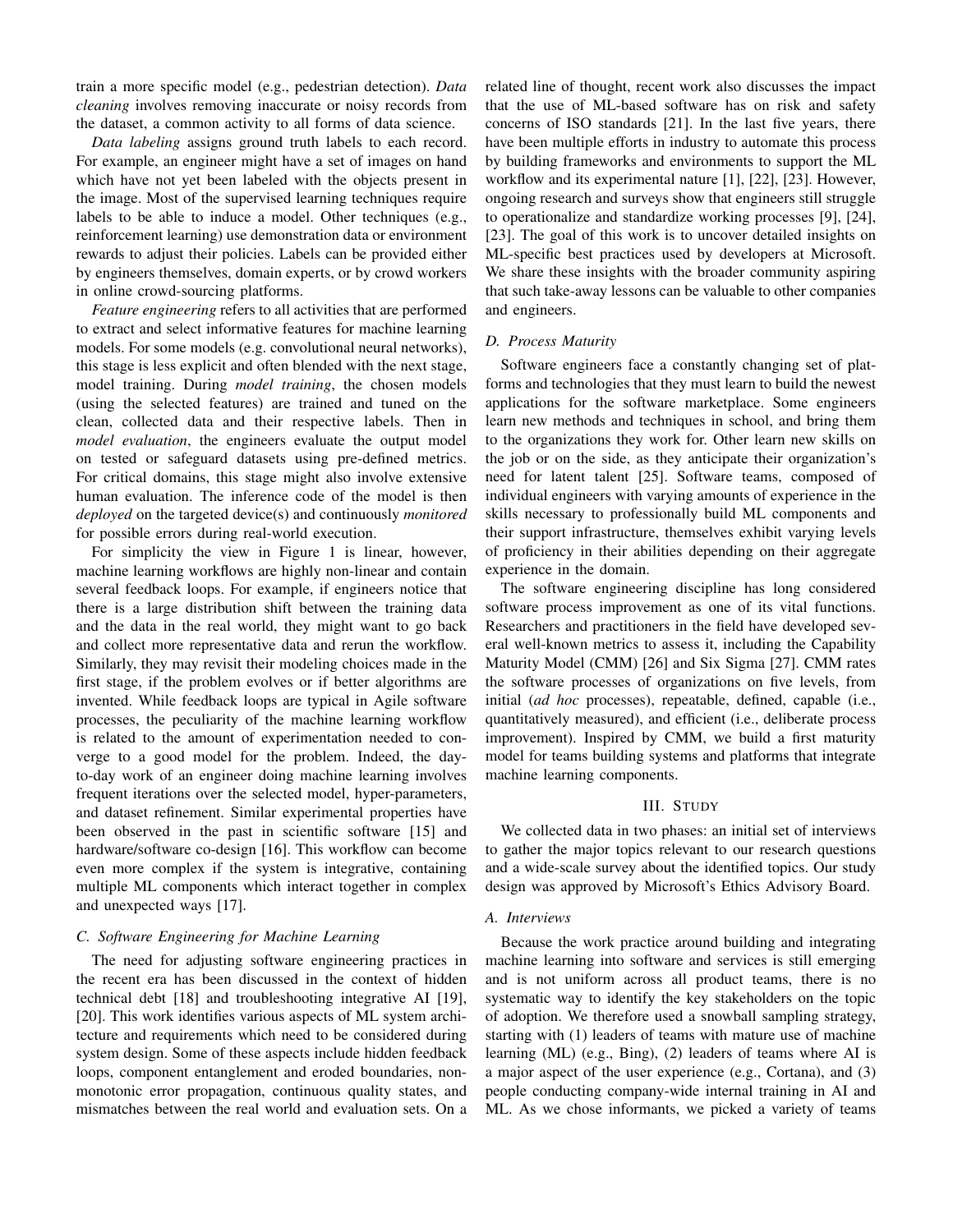TABLE I THE STAKEHOLDERS WE INTERVIEWED FOR THE STUDY.

| Id             | Role                       | <b>Product Area</b> | <b>Manager?</b> |  |
|----------------|----------------------------|---------------------|-----------------|--|
| 11             | Applied Scientist          | Search              | Yes             |  |
| 12             | <b>Applied Scientist</b>   | Search              | Yes             |  |
| I3             | Architect                  | Conversation        | <b>Yes</b>      |  |
| I <sub>4</sub> | <b>Engineering Manager</b> | Vision              | <b>Yes</b>      |  |
| 15             | General Manager            | ML Tools            | Yes             |  |
| 16             | Program Manager            | ML Tools            | Yes             |  |
| 17             | Program Manager            | Productivity Tools  | Yes             |  |
| I8             | Researcher                 | ML Tools            | Yes             |  |
| 19             | Software Engineer          | Speech              | Yes             |  |
| I10            | Program Manager            | AI Platform         | No              |  |
| I11            | Program Manager            | Community           | No              |  |
| I12            | <b>Scientist</b>           | Ads                 | No              |  |
| I13            | Software Engineer          | Vision              | No              |  |
| I14            | Software Engineer          | Vision              | No              |  |

# 1. Part 1

- 1.1. Background and demographics:
	- 1.1.1. years of AI experience
	- 1.1.2. primary AI use case\*
	- 1.1.3. team effectiveness rating
	- 1.1.4. source of AI components
- 1.2. Challenges\*
- 1.3. Time spent on each of the nine workflow activities
- 1.4. Time spent on cross-cutting activities
- 2. Part 2 (repeated for two activities where most time spent) 2.1. Tools used\*
	- 2.2. Effectiveness rating
	- 2.3. Maturity ratings
- 3. Part 3
	- 3.1. Dream tools\*
	- 3.2. Best practices\*
	- 3.3. General comments\*

Fig. 2. The structure of the study's questionnaire. An asterisk indicates an open-response item.

to get different levels of experience and different parts of the ecosystem (products with AI components, AI frameworks and platforms, AI created for external companies). In all, we interviewed 14 software engineers, largely in senior leadership roles. These are shown in Table I. The interviews were semi-structured and specialized to each informant's role. For example, when interviewing Informant I3, we asked questions related to his work overseeing teams building the product's architectural components.

#### *B. Survey*

Based on the results of the interviews, we designed an open-ended questionnaire whose focus was on existing work practice, challenges in that work practice, and best practices (Figure 2). We asked about challenges both directly and indirectly by asking informants to imagine "dream tools" and improvements that would make their work practice better. We sent the questionnaire to 4195 members of internal mailing lists on the topics of AI and ML. 551 software engineers responded, giving us a 13.6% response rate. For each openresponse item, between two and four researchers analyzed the responses through a card sort. Then, the entire team reviewed the card sort results for clarity and consistency.

Respondents were fairly well spread across all divisions of the company and came from a variety of job roles: Data and applied science (42%), Software engineering (32%), Program management (17%), Research (7%), and other (1%). 21% of respondents were managers and 79% were individual contributors, helping us balance out the majority manager perspective in our interviews.

In the next sections, we discuss our interview and survey results, starting with the range of AI applications developed by Microsoft, diving into best practices that Microsoft engineers have developed to address some of the essential challenges in building large-scale AI applications and platforms, showing how the perception of the importance of the challenges changes as teams gain experience building AI applications, and finally, describing our proposed AI process maturity model.

# IV. APPLICATIONS OF AI

Many teams across Microsoft have augmented their applications with machine learning and inference, some in some surprising domains. We asked survey respondents for the ways that they used AI on their teams. We card sorted this data twice, once to capture the application domain in which AI was being applied, and a second time to look at the (mainly) ML algorithms used to build that application.

We found AI is used in traditional areas such as search, advertising, machine translation, predicting customer purchases, voice recognition, and image recognition, but also saw it being used in novel areas, such as identifying customer leads, providing design advice for presentations and word processing documents, providing unique drawing features, healthcare, and improving gameplay. In addition, machine learning is being used heavily in infrastructure projects to manage incident reporting, identify the most likely causes for bugs, monitor fraudulent fiscal activity, and to monitor network streams for security breaches.

Respondents used a broad spectrum of ML approaches to build their applications, from classification, clustering, dynamic programming, and statistics, to user behavior modeling, social networking analysis, and collaborative filtering. Some areas of the company specialized further, for instance, Search worked heavily with ranking and relevance algorithms along with query understanding. Many divisions in the company work on natural language processing, developing tools for entity recognition, sentiment analysis, intent prediction, summarization, machine translation, ontology construction, text similarity, and connecting answers to questions. Finance and Sales have been keen to build risk prediction models and do forecasting. Internal resourcing organizations make use of decision optimization algorithms such as resource optimization, planning, pricing, bidding, and process optimization.

The takeaway for us was that integration of machine learning components is happening all over the company, not just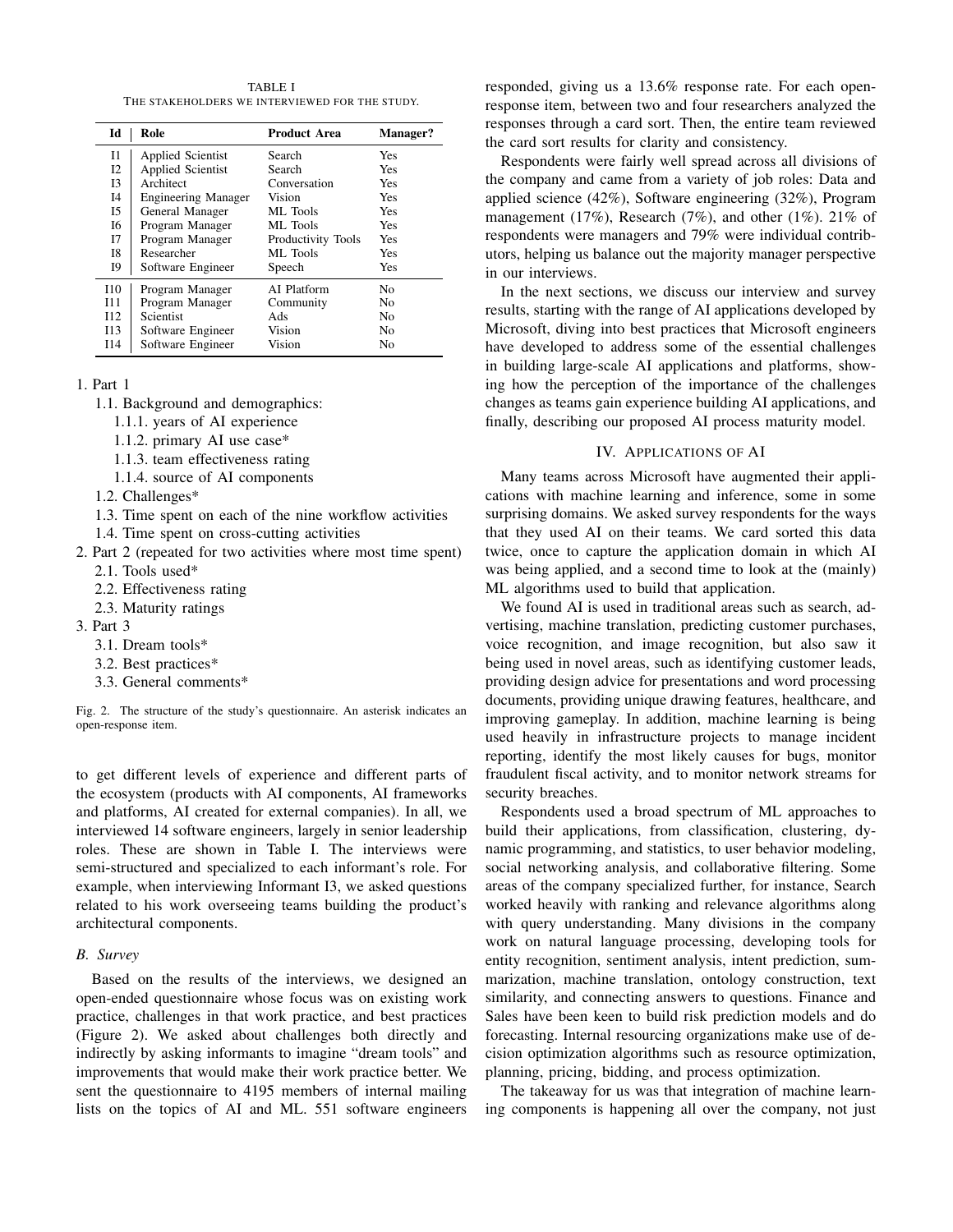on teams historically known for it. Thus, we could tell that we were not just hearing from one niche corner of the company, but in fact, we received responses from a broad range of perspectives spread throughout.

# V. BEST PRACTICES WITH MACHINE LEARNING IN SOFTWARE ENGINEERING

In this section, we present our respondents' viewpoints on some of the essential challenges associated with building largescale ML applications and platforms and how they address them in their products. We categorized the challenges by card sorting interview and survey free response questions, and then used our own judgment as software engineering and AI researchers to highlight those that are essential to the practice of AI on software teams.

#### *A. End-to-end pipeline support*

As machine learning components have become more mature and integrated into larger software systems, our participants recognized the importance of integrating ML development support into the traditional software development infrastructure. They noted that having a seamless development experience covering (possibly) all the different stages described in Figure 1 was important to automation. However, achieving this level of integration can be challenging because of the different characteristics of ML modules compared with traditional software components. For example, previous work in this field [18], [19] found that variation in the inherent uncertainty (and error) of data-driven learning algorithms and complex component entanglement caused by hidden feedback loops could impose substantial changes (even in specific stages) which were previously well understood in software engineering (e.g., specification, testing, debugging, to name a few). Nevertheless, due to the experimental and even more iterative nature of ML development, unifying and automating the dayto-day workflow of software engineers reduces overhead and facilitate progress in the field.

Respondents report to leverage internal infrastructure in the company (e.g.  $AEther<sup>2</sup>$ ) or they have built pipelines specialized to their own use cases. It is important to develop a "rock solid, data pipeline, capable of continuously loading and massaging data, enabling engineers to try out many permutations of AI algorithms with different hyper-parameters without hassle." The pipelines created by these teams are automated, supporting training, deployment, and integration of models with the product they are a part of. In addition, some pipeline engineers indicated that "rich dashboards" showing the value provided to users are useful.

Several respondents develop openly available IDEs to enable Microsoft's customers to build and deploy their models (e.g. Azure ML for Visual Studio Code<sup>3</sup> and Azure ML Studio<sup>4</sup>). According to two of our interviewees, the goal

<sup>2</sup>https://www.slideshare.net/MSTechCommunity/

ai-microsoft-how-we-do-it-and-how-you-can-too

of these environments is to help engineers discover, gather, ingest, understand, and transform data, and then train, deploy, and maintain models. In addition, these teams customize the environments to make them easier to use by engineers with varying levels of experience. "Visual tools help beginning data scientists when getting started, but once they know the ropes and branch out, such tools may get in their way and they may need something else."

# *B. Data availability, collection, cleaning, and management*

Since many machine learning techniques are centered around learning from large datasets, the success of ML-centric projects often heavily depends on data availability, quality and management [28]. Labeling datasets is costly and timeconsuming, so it is important to make them available for use within the company (subject to compliance constraints). Our respondents confirm that it is important to "reuse the data as much as possible to reduce duplicated effort." In addition to availability, our respondents focus most heavily on supporting the following data attributes: "accessibility, accuracy, authoritativeness, freshness, latency, structuredness, ontological typing, connectedness, and semantic joinability." Automation is a vital cross-cutting concern, enabling teams to more efficiently aggregate data, extract features, synthesize labelled examples. The increased efficiency enables teams to "speed up experimentation and work with live data while they experiment with new models."

We found that Microsoft teams have found it necessary to blend data management tools with their ML frameworks to avoid the fragmentation of data and model management activities. A fundamental aspect of data management for machine learning is the rapid evolution of data sources. Continuous changes in data may originate either from (i) operations initiated by engineers themselves, or from (ii) incoming fresh data (e.g., sensor data, user interactions). Either case requires rigorous data versioning and sharing techniques, for example, "Each model is tagged with a provenance tag that explains with which data it has been trained on and which version of the model. Each dataset is tagged with information about where it originated from and which version of the code was used to extract it (and any related features)." This practice is used for mapping datasets to deployed models or for facilitating data sharing and reusability.

# *C. Education and Training*

The integration of machine learning continues to become more ubiquitous in customer-facing products, for example, machine learning components are now widely used in productivity software (e.g., email, word processing) and embedded devices (i.e., edge computing). Thus, engineers with traditional software engineering backgrounds need to learn how to work alongside of the ML specialists. A variety of players within Microsoft have found it incredibly valuable to scaffold their engineers' education in a number of ways. First, the company hosts a twice-yearly internal conference on machine learning and data science, with at least one day devoted to introductions

<sup>3</sup>https://marketplace.visualstudio.com/items?itemName=ms-toolsai.vscode-ai <sup>4</sup>https://azure.microsoft.com/en-us/services/machine-learning-studio/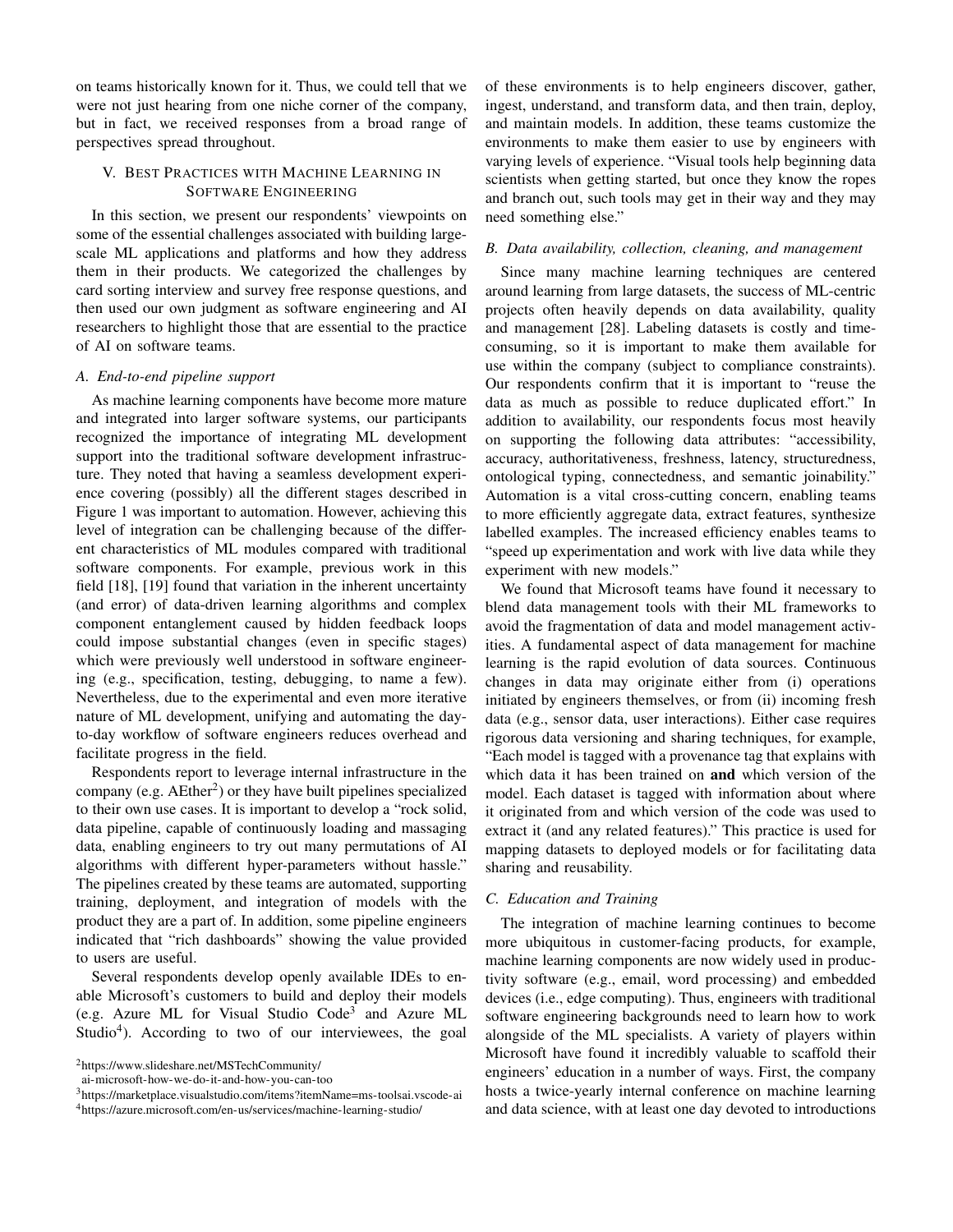to the basics of technologies, algorithms, and best practices. In addition, employees give talks about internal tools and the engineering details behind novel projects and product features, and researchers present cutting-edge advances they have seen and contributed to academic conferences. Second, a number of Microsoft teams host weekly open forums on machine learning and deep learning, enabling practitioners to get together and learn more about AI. Finally, mailing lists and online forums with thousands of participants enable anyone to ask and answer technical and pragmatic questions about AI and machine learning, as well as frequently share recent results from academic conferences.

# *D. Model Debugging and Interpretability*

Debugging activities for components that learn from data not only focus on programming bugs, but also focus on inherent issues that arise from model errors and uncertainty. Understanding when and how models fail to make accurate predictions is an active research area [29], [30], [31], which is attracting more attention as ML algorithms and optimization techniques become more complex. Several survey respondents and the larger Explainable AI community [32], [33] propose to use more interpretable models, or to develop visualization techniques that make black-box models more interpretable. For larger, multi-model systems, respondents apply modularization in a conventional, layered, and tiered software architecture to simplify error analysis and debuggability.

# *E. Model Evolution, Evaluation, and Deployment*

ML-centric software goes through frequent revisions initiated by model changes, parameter tuning, and data updates, the combination of which has a significant impact on system performance. A number of teams have found it important to employ rigorous and agile techniques to evaluate their experiments. They developed systematic processes by adopting combo-flighting techniques (i.e., flighting a combination of changes and updates), including multiple metrics in their experiment score cards, and performing human-driven evaluation for more sensitive data categories. One respondent's team uses "score cards for the evaluation of flights and storing flight information: How long has it been flighted, metrics for the flight, etc." Automating tests is as important in machine learning as it is in software engineering; teams create carefully put-together test sets that capture what their models should do. However, it is important that a human remains in the loop. One respondent said, "we spot check and have a human look at the errors to see why this particular category is not doing well, and then hypothesize to figure out problem source."

Fast-paced model iterations require more frequent deployment. To ensure that system deployment goes smoothly, several engineers recommend not only to automate the training and deployment pipeline, but also to integrate model building with the rest of the software, use common versioning repositories for both ML and non-ML codebases, and tightly couple the ML and non-ML development sprints and standups.

# *F. Compliance*

Microsoft issued a set of principles around uses of AI in the open world. These include fairness, accountability, transparency, and ethics. All teams at Microsoft have been asked to align their engineering practices and the behaviors of fielded software and services in accordance with these principles. Respect for them is a high priority in software engineering and AI and ML processes and practices. A discussion of these concerns is beyond the scope of this paper. To learn more about Microsoft's commitments to this important topic, please read about its approach to AI.<sup>5</sup>

### *G. Varied Perceptions*

We found that as a number of product teams at Microsoft integrated machine learning components into their applications, their ability to do so effectively was mediated by the amount of prior experience with machine learning and data science. Some teams fielded data scientists and researchers with decades of experience, while others had to grow quickly, picking up their own experience and more-experienced team members on the way. Due to this heterogeneity, we expected that our survey respondents' perceptions of the challenges their teams' faced in practicing machine learning would vary accordingly.

We grouped the respondents into three buckets (low, medium, and high), evenly divided by the number of years of experience respondents personally had with AI. First, we ranked each of the card sorted categories of respondents' challenges divided by the AI experience buckets. This list is presented in Table II, initially sorted by the respondents with low experience with AI.

Two things are worth noticing. First, across the board, Data Availability, Collection, Cleaning, and Management, is ranked as the top challenge by many respondents, no matter their experience level. We find similarly consistent ranking for issues around the categories of end-to-end pipeline support and collaboration and working culture. Second, some of the challenges rise or fall in importance as the respondents' experience with AI differs. For example, education and training is far more important to those with low experience levels in AI than those with more experience. In addition, respondents with low experience rank challenges with integrating AI into larger systems higher than those with medium or high experience. This means that as individuals (and their teams) gain experience building applications and platforms that integrate ML, their increasing skills help shrink the importance of some of the challenges they perceive. Note, the converse also occurs. Challenges around tooling, scale, and model evolution, evaluation, and deployment are more important for engineers with a lot of experience with AI. This is very likely because these more experienced individuals are tasked with the more essentially difficult engineering tasks on their team; those with low experience are probably tasked to easier problems until they build up their experience.

<sup>5</sup>https://www.microsoft.com/en-us/ai/our-approach-to-ai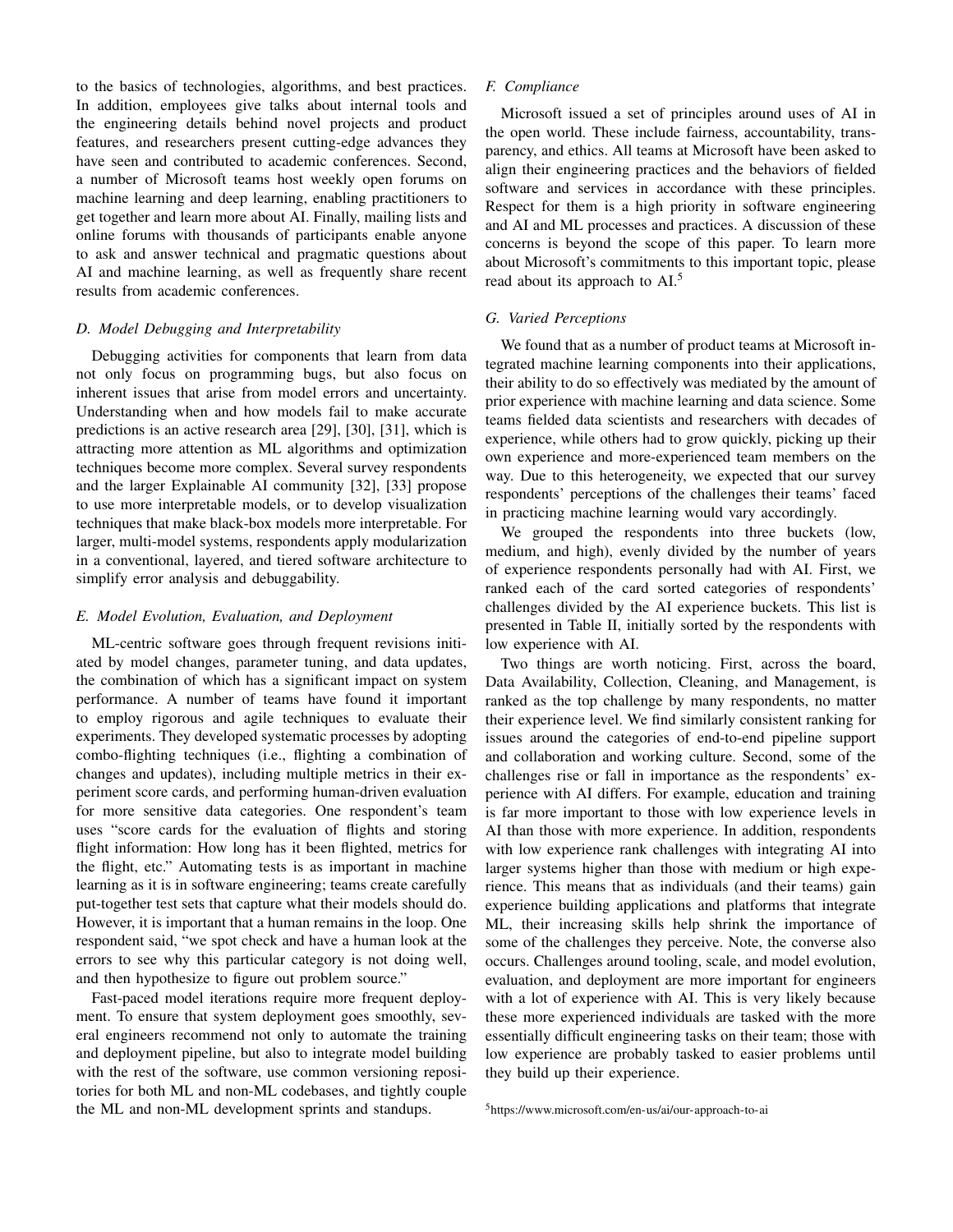#### TABLE II

THE TOP-RANKED CHALLENGES AND PERSONAL EXPERIENCE WITH AI. RESPONDENTS WERE GROUPED INTO THREE BUCKETS (LOW, MEDIUM, HIGH) BASED ON THE 33RD AND 67TH PERCENTILE OF THE NUMBER OF YEARS OF AI EXPERIENCE THEY PERSONALLY HAD (N=308). THE COLUMN *Frequency* SHOWS THE INCREASE/DECREASE OF THE FREQUENCY IN THE MEDIUM AND HIGH BUCKETS COMPARED TO THE LOW BUCKETS. THE COLUMN *Rank* SHOWS THE RANKING OF THE CHALLENGES WITHIN EACH EXPERIENCE BUCKET, WITH 1 BEING THE MOST FREQUENT CHALLENGE.

|                                                         | Frequency         |                 |       | Rank |                      |               |
|---------------------------------------------------------|-------------------|-----------------|-------|------|----------------------|---------------|
| Challenge                                               | Medium<br>vs. Low | High<br>vs. Low | Trend | Low  | Experience<br>Medium | High          |
| Data Availability, Collection, Cleaning, and Management | $-2%$             | 60%             |       |      |                      |               |
| Education and Training                                  | $-69\%$           | $-78%$          |       |      |                      | 9             |
| Hardware Resources                                      | $-32%$            | 13%             |       | 3    | 8                    | 6             |
| End-to-end pipeline support                             | 65%               | 41%             |       | 4    | 2                    | 4             |
| Collaboration and working culture                       | 19%               | 69%             |       | 5    | 6                    | 6             |
| Specification                                           | $2\%$             | 50%             |       | 5    | 8                    | 8             |
| Integrating AI into larger systems                      | $-49%$            | $-62\%$         |       | 5    | 16                   | 13            |
| Education: Guidance and Mentoring                       | $-83%$            | $-81%$          |       | 5    | 21                   | 18            |
| AI Tools                                                | 144%              | 193%            |       | 9    | 3                    | $\mathcal{D}$ |
| Scale                                                   | 154%              | 210%            |       | 10   | 4                    | ٩             |
| Model Evolution, Evaluation, and Deployment             | 137%              | 276%            |       | 15   | 6                    | 4             |

We also compared the overall frequency of each kind of challenge using the same three buckets of AI experience. Looking again at the top ranked challenge, Data Availability, Collection, Cleaning, and Management, we notice that it was reported by low and medium experienced respondents at similar rates, but represented a lot more of the responses (60%) given by those with high experience. This also happened for challenges related to Specifications. However, when looking at Education and Training, Integrating AI into larger systems, and Education: Guidance and Mentoring, their frequency drops significantly from the rate reported by the low experience bucket than reported by the medium and high buckets. We interpret this to mean that these challenges were less important to the medium and high experience respondents than to those with low experience levels. Thus, this table gives a big picture of both which problems are perceived as most important *within* each experience bucket, and which problems are perceived as most important *across* the buckets.

Finally, we conducted a logistic regression analysis to build a model that could explain the differences in frequency when controlling for personal AI experience, team AI experience, overall work experience, the number of concurrent AI projects, and whether or not a respondent had formal education in machine learning or data science techniques. We found five significant coefficients:

- Education and Training was negatively correlated with personal AI experience with a coefficient of -0.18 ( $p < 0.02$ ), meaning that people with less AI experience found this to be a more important issue.
- Educating Others was positively correlated with personal AI experience with a coefficient of 0.26 ( $p < 0.01$ ), meaning that people with greater AI experience found this to be a more important issue.
- Tool issues are positively correlated with team AI experience with a coefficient of 0.13 ( $p < 0.001$ ), meaning that as the team gains experience working on AI projects, the degree

to which they rely on others' and their own tools goes up, making them think about their impact more often.

- End-to-end pipeline support was positively correlated with formal education ( $p < 0.01$ ), implying that only those with formal education were working on building such a pipeline.
- Specifications were also positively correlated with formal education ( $p < 0.03$ ), implying that those with formal education are the ones who write down the specifications for their models and engineering systems.

The lesson we learn from these analyses is that the kinds of issues that engineers perceive as important change as they grow in their experience with AI. Some concerns are transitory, related to one's position within the team and the accidental complexity of working together. Several others are more fundamental to the practice of integrating machine learning into software applications, affecting many engineers, no matter their experience levels. Since machine learning-based applications are expected to continue to grow in popularity, we call for further research to address these important issues.

#### VI. TOWARDS A MODEL OF ML PROCESS MATURITY

As we saw in Section V-G, we see some variance in the experience levels of AI in software teams. That variation affects their perception of the engineering challenges to be addressed in their day-to-day practices. As software teams mature and gel, they can become more effective and efficient in delivering machine learning-based products and platforms.

To capture the maturity of ML more precisely than using a simple years-of-experience number, we created a maturity model with six dimensions evaluating whether each workflow stage: (1) has defined goals, (2) is consistently implemented, (3) documented, (4) automated, (5) measured and tracked, and (6) continuously improved. The factors are loosely based on the concepts behind the Capability Maturity Model (CMM) [26] and Six Sigma [27], which are widely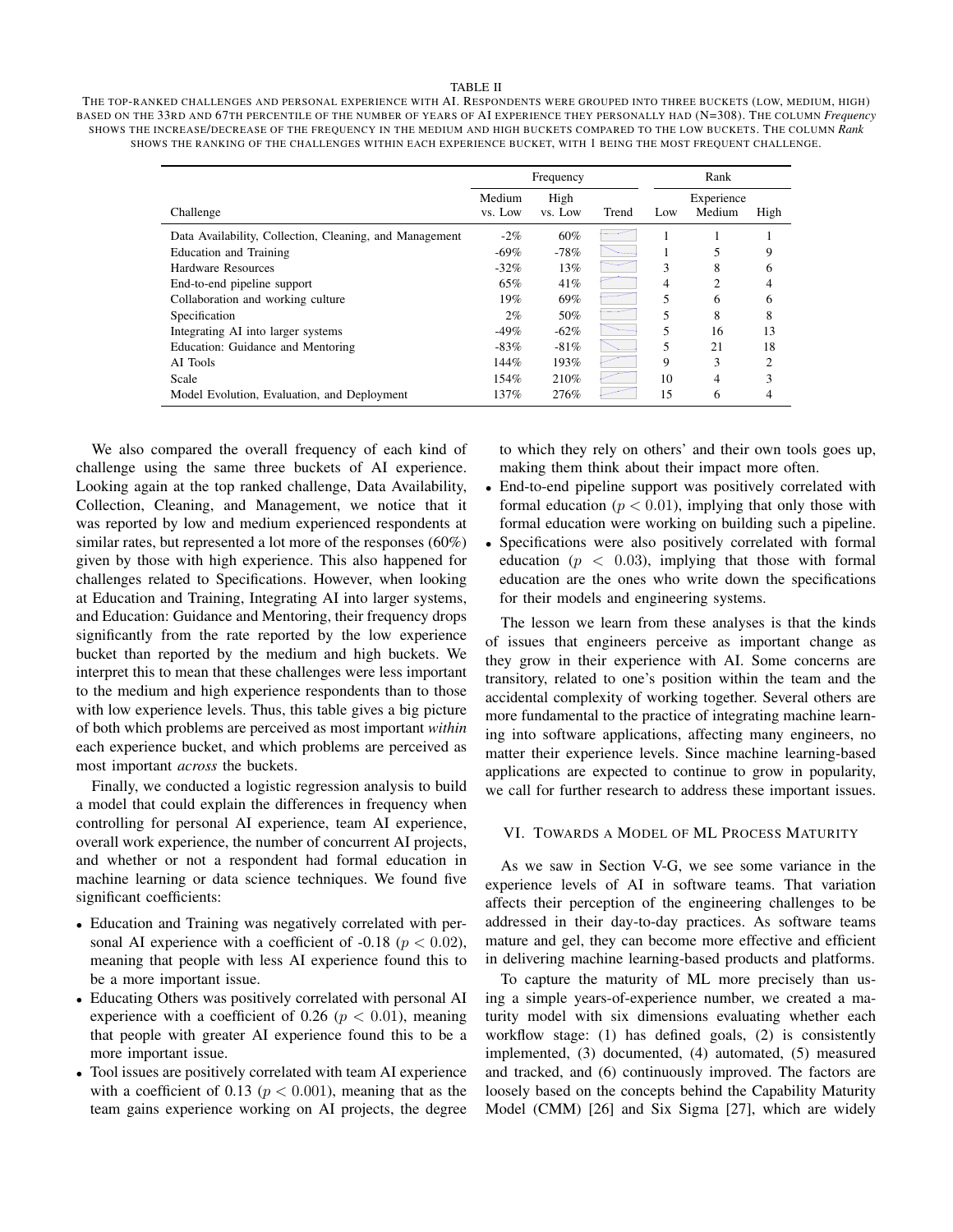used in software development to assess and improve maturity of software projects.

In the survey, we asked respondents to report the maturity for the two workflow stages that each participant spent the most time on (measured by number of hours they reported spending on each activity). Specifically, we asked participants to rate their agreement with the following statements  $S_1...S_6$ (bold text was in the original survey) using a Likert response format from *Strongly Disagree* (1) to *Strongly Agree* (5):

- S1: My team has goals defined for what to accomplish with this activity.
- S2: My team does this activity in a consistent manner.
- S3: My team has largely documented the practices related to this activity.
- S4: My team does this activity mostly in an automated way.
- S5: My team measures and tracks how effective we are at completing this activity.
- S6: My team continuously improves our practices related to this activity.

We gathered this data for the stages that respondents were most familiar with because we found that they often specialize in various stages of the workflow. This question was intended to be lightweight so that respondents could answer easily, while at the same time accounting for the wide variety of ML techniques applied. Rather than being prescriptive (i.e., do this to get to the next maturity level), our intention was to be descriptive (e.g., how much automation is there in a particular workflow stage? how well is a workflow stage documented?). More work is needed to define maturity levels similar to CMM.

To analyze the responses, we defined an *Activity Maturity Index* (AMI) to combine the individual scores into a single measure. This index is the average of the agreement with the six maturity statements  $S_1 \dots S_6$ . As a means of validating the Maturity Index, we asked participants to rate the *Activity Effectiveness* (AE) by answering "How effective do you think your team's practices around this activity are on a scale from 1 (poor) to 5 (excellent)?". The Spearman correlation between the Maturity Index and the Effectiveness was between 0.4982 and 0.7627 (all statistically significant at  $p < 0.001$ ) for all AI activities. This suggests that the Maturity Index is a valid composite measure that can capture the maturity and effectiveness of AI activities.

In addition to the Activity Maturity Index and Activity Effectiveness, we collected an *Overall Effectiveness* (OE) score by asking respondents the question "How effectively does your team work with AI on a scale from 1 (poor) to 5 (excellent)" Having the AMI, AE, and OE measures allowed us to compare the maturity and effectiveness of different organizations, disciplines, and application domains within Microsoft, and identify areas for improvement. We plot one of these comparisons in Figure 3 and show the average overall effectiveness scores divided by nine of the most represented AI application domains in our survey. There are two things to notice. First, the spread of the y-values indicates that the OE metric can numerically distinguish between teams,

#### **Average Overall Effectiveness by Domain**



Fig. 3. The average overall effectiveness (OE) of a team's ML practices divided by application domain (anonymized). The y-axis labels have been elided for confidentiality. An ANOVA and Scott Knott test identified two distinct groups to the OE metric, labeled in black (A–F) and red (G–I).

meaning that some respondents feel their teams are at different levels of maturity than others. Second, an ANOVA and Scott Knott test show significant differences in the reported values, demonstrating the potential value of this metric to identify the various ML process maturity levels.

We recognize that these metrics represent a first attempt at quantifying a process metric to enable teams to assess how well they practice ML. In future work, we will refine our instrument and further validate its utility.

#### VII. DISCUSSION

In this section, we synthesize our findings into three observations of some fundamental differences in the way that software engineering has been adapted to support past popular application domains and how it can be adapted to support artificial intelligence applications and platforms. There may be more differences, but from our data and discussions with ML experts around Microsoft, these three rose to prominence.

# *A. Data discovery and management*

Just as software engineering is primarily about the code that forms shipping software, ML is all about the data that powers learning models. Software engineers prefer to design and build systems which are elegant, abstract, modular, and simple. By contrast, the data used in machine learning are voluminous, context-specific, heterogeneous, and often complex to describe. These differences result in difficult problems when ML models are integrated into software systems at scale.

Engineers have to find, collect, curate, clean, and process data for use in model training and tuning. All the data has to be stored, tracked, and versioned. While software APIs are described by specifications, datasets rarely have explicit schema definitions to describe the columns and characterize their statistical distributions. However, due to the rapid iteration involved in ML, the data schema (and the data) change frequently, even many times per day. When data is ingested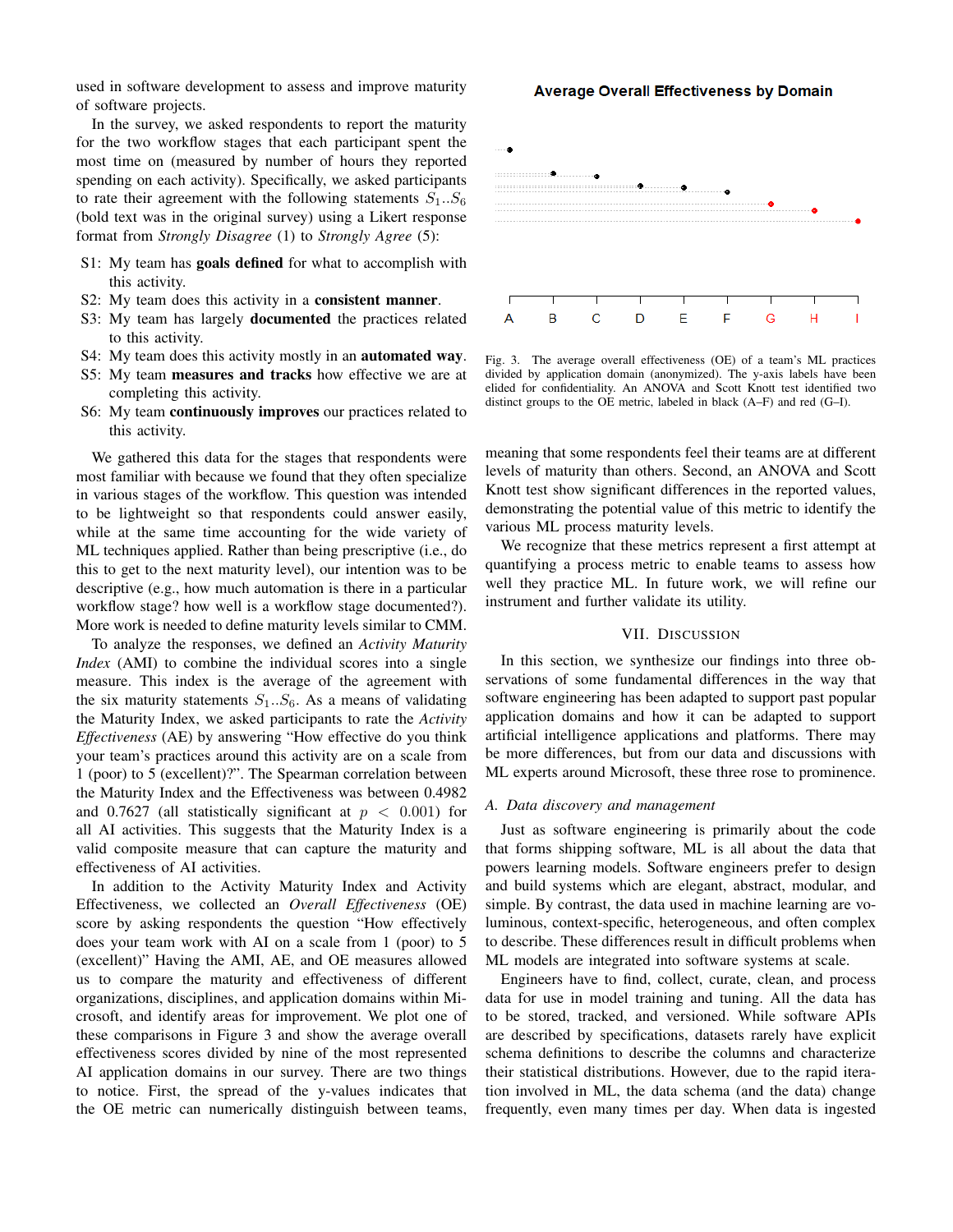from large-scale diagnostic data feeds, if ML engineers want to change which data values are collected, they must wait for the engineering systems to be updated, deployed, and propagated before new data can arrive. Even "simple" changes can have significant impacts on the volume of data collected, potentially impacting applications through altered performance characteristics or increased network bandwidth usage.

While there are very well-designed technologies to version code, the same is not true for data. A given data set may contain data from several different schema regimes. When a single engineer gathers and processes this data, they can keep track of these unwritten details, but when project sizes scale, maintaining this tribal knowledge can become a burden. To help codify this information into a machine-readable form, Gebru *et al.* propose to use data sheets inspired by electronics to more transparently and reliably track the metadata characteristics of these datasets [34]. To compare datasets against each other, the Datadiff [35] tool enables developers to formulate viable transformation functions over data samples.

# *B. Customization and Reuse*

While it is well-understood how much work it takes to customize and reuse code components, customizing ML models can require much more. In software, the primary units of reuse are functions, algorithms, libraries, and modules. A software engineer can find the source code for a library (e.g. on Github), fork it, and easily make changes to the code, using the same skills they use to develop their own software.

Although fully-trained ML models appear to be functions that one can call for a given input, the reality is far more complex. One part of a model is the algorithm that powers the particular machine learning technique being used (e.g., SVM or neural nets). Another is the set of parameters that controls the function (e.g., the SVM support vectors or neural net weights) and are learned during training. If an engineer wants to apply the model on a similar domain as the data it was originally trained on, reusing it is straightforward. However, more signficant changes are needed when one needs to run the model on a different domain or use a slightly different input format. One cannot simply change the parameters with a text editor. In fact, the model may require retraining, or worse, may need to be replaced with another model. Both require the software developer to have machine learning skills, which they may never have learned. Beyond that, retraining or rebuilding the model requires additional training data to be discovered, collected, and cleaned, which can take as much work and expertise as the original model's authors put in.

# *C. ML Modularity*

Another key attribute of engineering large-scale software systems is modularity. Modules are separated and isolated to ensure that developing one component does not interfere with the behavior of others under development. In addition, software modularity is strengthened by Conway's Law, which makes the observation that the teams that build each component of the software organize themselves similarly to its architecture. Thus, separate modules are often assigned to separate teams. Module interactions are controlled by APIs which do dual duty to enable software modules to remain apart, but also describe the interfaces to minimize the amount of communication needed between separate teams to make their modules work together [36], [37].

Maintaining strict module boundaries between machine learned models is difficult for two reasons. First, models are not easily extensible. For example, one cannot (yet) take an NLP model of English and add a separate NLP model for ordering pizza and expect them to work properly together. Similarly, one cannot take that same model for pizza and pair it with an equivalent NLP model for French and have it work. The models would have to be developed and trained together.

Second, models interact in non-obvious ways. In largescale systems with more than a single model, each model's results will affect one another's training and tuning processes. In fact, one model's effectiveness will change as a result of the other model, even if their code is kept separated. Thus, even if separate teams built each model, they would have to collaborate closely in order to properly train or maintain the full system. This phenomenon (also referred to as *component entanglement*) can lead to non-monotonic error propagation, meaning that improvements in one part of the system might decrease the overall system quality because the rest of the system is not tuned to the latest improvements. This issue is even more evident in cases when machine learning models are not updated in a compatible way and introduce new, previously unseen mistakes that break the interaction with other parts of the system which rely on it.

# VIII. LIMITATIONS

Our case study was conducted with teams at Microsoft, a large, world-wide software company with a diverse portfolio of software products. It is also one of the largest purveyors of machine learning-based products and platforms. Some findings are likely to be specific to the Microsoft teams and team members who participated in our interviews and surveys. Nevertheless, given the high variety of projects represented by our informants, we expect that many of the lessons we present in this paper will apply to other companies. Some of our findings depend on the particular ML workflow used by some software teams at Microsoft. The reader should be able to identify how our model abstractions fit into the particulars of the models they use. Finally, interviews and surveys rely on self-selected informants and self-reported data. Wherever appropriate, we stated that findings were our informants' perceptions and opinions. This is especially true with this implementation of our ML process maturity model, which triangulated its measures against other equally subjective measures with no objective baseline. Future implementations of the maturity model should endeavor to gather objective measures of team process performance and evolution.